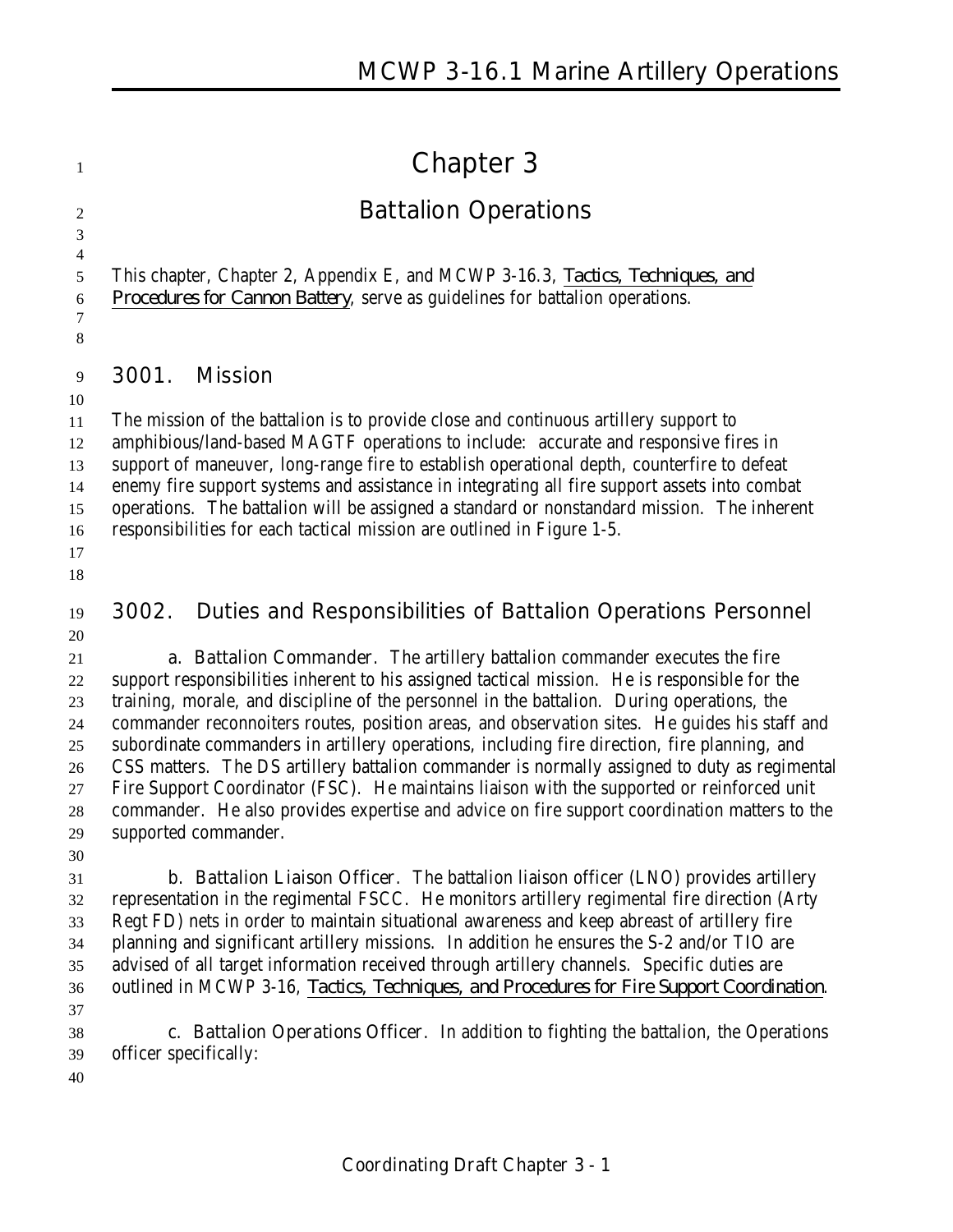| 1  | Prepares artillery operation orders, letters of instruction, and operational                   |
|----|------------------------------------------------------------------------------------------------|
| 2  | reports.                                                                                       |
| 3  | Incorporates the principles of AWIFM-MAP, as outlined in chapter 1, in the<br>$\bullet$        |
| 4  | planning and execution of assigned missions.                                                   |
| 5  | Supervises the operation of the main COC.                                                      |
| 6  | Interprets commander's guidance and incorporates it into the artillery fire plan.              |
| 7  | Coordinates movement of the forward COC.                                                       |
| 8  | Develops a scheme of positioning, displacing, and moving units under the<br>$\bullet$          |
| 9  | battalion's control.                                                                           |
| 10 | Coordinates use of attached assets.                                                            |
| 11 | Coordinates the delivery of artillery support. He stays abreast of the supported<br>$\bullet$  |
| 12 | unit's tactical situation to ensure adequate and safe artillery support. He keeps              |
| 13 | others informed of the artillery situation (i.e., fire capability, ammunition status,          |
| 14 | etc.).                                                                                         |
| 15 | Employs operational security and electronic warfare (EW) in artillery<br>$\bullet$             |
| 16 | operations.                                                                                    |
| 17 | Works closely with commanders, other staff officers, and the staffs of higher,                 |
| 18 | lower, reinforcing, reinforced, and supported units on artillery matters. He                   |
| 19 | keeps the S-2 informed of all targets attacked or planned for attack and advises               |
| 20 | on changes in observation and intelligence requirements.                                       |
| 21 | Coordinates the activities of liaison officers.<br>$\bullet$                                   |
| 22 | Works with the S-4 and keeps him situationally aware of current ammunition                     |
| 23 | status.                                                                                        |
| 24 | Coordinates survey activities.<br>$\bullet$                                                    |
| 25 | Works with the S-6 and keeps him situationally aware of current communication<br>$\bullet$     |
| 26 | requirements.                                                                                  |
| 27 |                                                                                                |
| 28 | d. Battalion Assistant Operations Officer/FDO/Watch Officer. The assistant                     |
| 29 | operations officer executes the fire plan and manages the assets under battalion's control. In |
| 30 | the absence of the S-3, he executes the responsibilities of the S-3. In addition, he will:     |
| 31 |                                                                                                |
| 32 | Supervise the operation of the FDC.                                                            |
| 33 | Ensure dissemination of information to subordinate units.                                      |
| 34 | Perform tactical fire direction.                                                               |
| 35 | Brief COC watch officer in accordance with Figure 2-1.                                         |
| 36 | Perform tactical fire direction to coordinate the attack of targets generated by               |
| 37 | the intelligence section, higher headquarters, and attached units.                             |
| 38 | Review schedules of fire to alleviate unnecessary duplication and execute as<br>$\bullet$      |
| 39 | appropriate.                                                                                   |
| 40 | The battalion fire direction officer (FDO), assisted by battalion fire direction               |
| 41 | personnel, is responsible for training battery FDC personnel.                                  |
| 42 | Ensure battery FDCs are managing MVVs, weapons information, and                                |
| 43 | ammunition.                                                                                    |
| 44 |                                                                                                |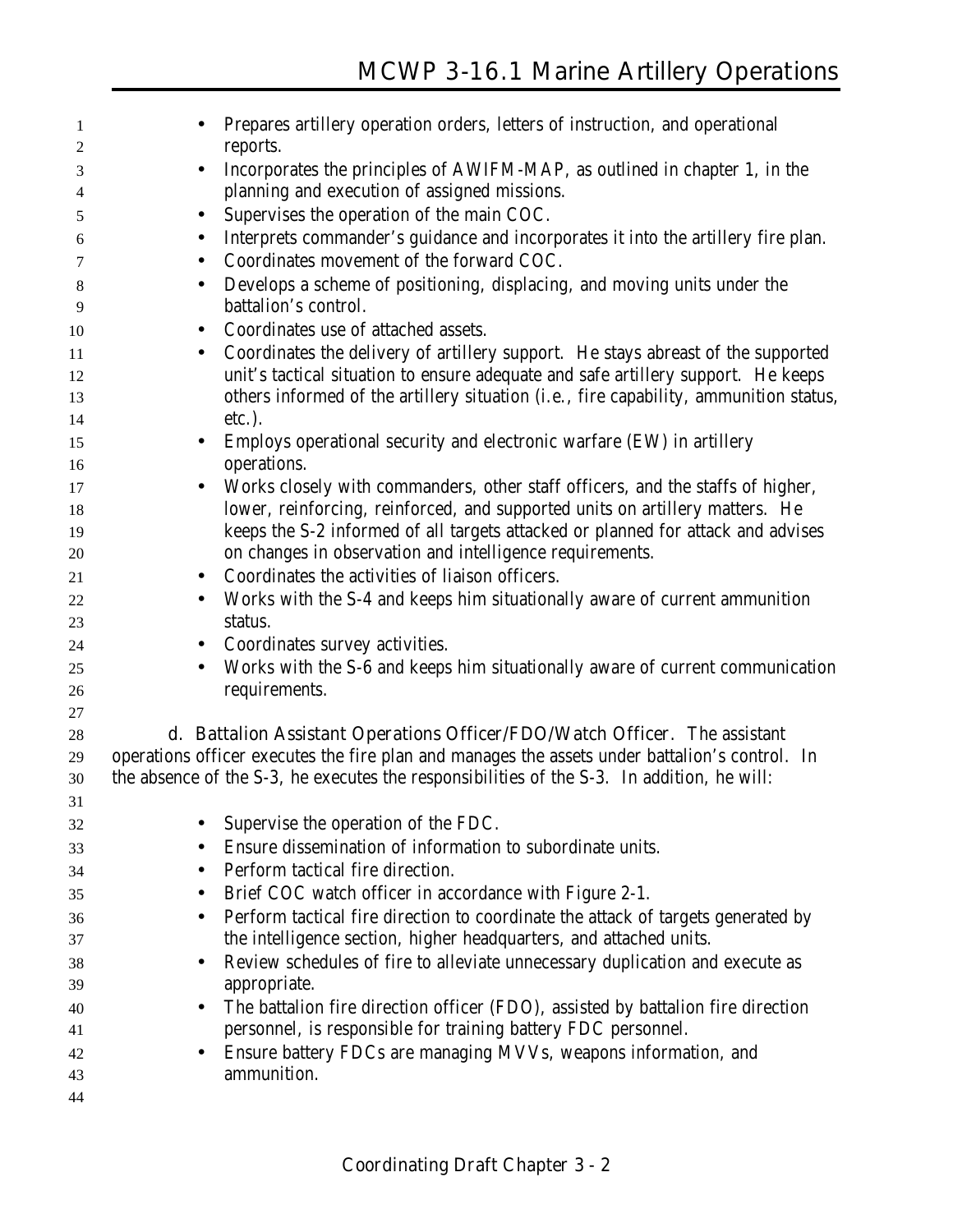**e. Battalion Operations (Ops) Chief**. The Battalion Ops Chief is the principal assistant to the operations officer. His duties include but are not limited to: • Perform tactical/technical fire direction. • Supervise operation of the COC. • Ensure a COC journal is maintained at all times. • Ensure all situation maps and overlays are current and applicable. • Supervise the establishment and displacement of the COC. • Establish a watch schedule. 10 • Maintain accountability of all personnel in the COC. 11 • Assist the S-3 and watch officer in their duties. **f. Battalion Assistant Operations (Ops) Chief**. The Battalion Assistant Ops Chief is the principal assistant to the Assistant Operations Officer/FDO/Watch Officer. His duties include but are not limited to: • Supervise inventories and loading of equipment. 18 • Supervise vehicle maintenance. • Establish supply requisitions for the COC. • Assists in fire planning. • Assists the OpsChf in his duties and responsibilities. **3003. Tactical Policies** See Chapter 2, paragraph 2003. **3004. Battalion Combat Operations Center** Throughout this manual Combat Operations Center (COC) will be used as the generic command cell. It is important to understand that the only difference between a COC and Command Post (CP) is the presence of the commander. **a. Main Combat Operations Center (Main COC)**. This COC is composed of the battalion commander (as desired), his principal staff, and required members and equipment from Headquarters Battery necessary to control the battalion, conduct liaison with adjacent units and receive direction from higher headquarters. The Main COC handles the bulk of command and control for the battalion. The Main COC has the ability to reconstitute the Forward COC that can perform the mission of the Main COC (figure 3-1 illustrates one configuration). Recommended personnel to establish the Main COC command group are as follows: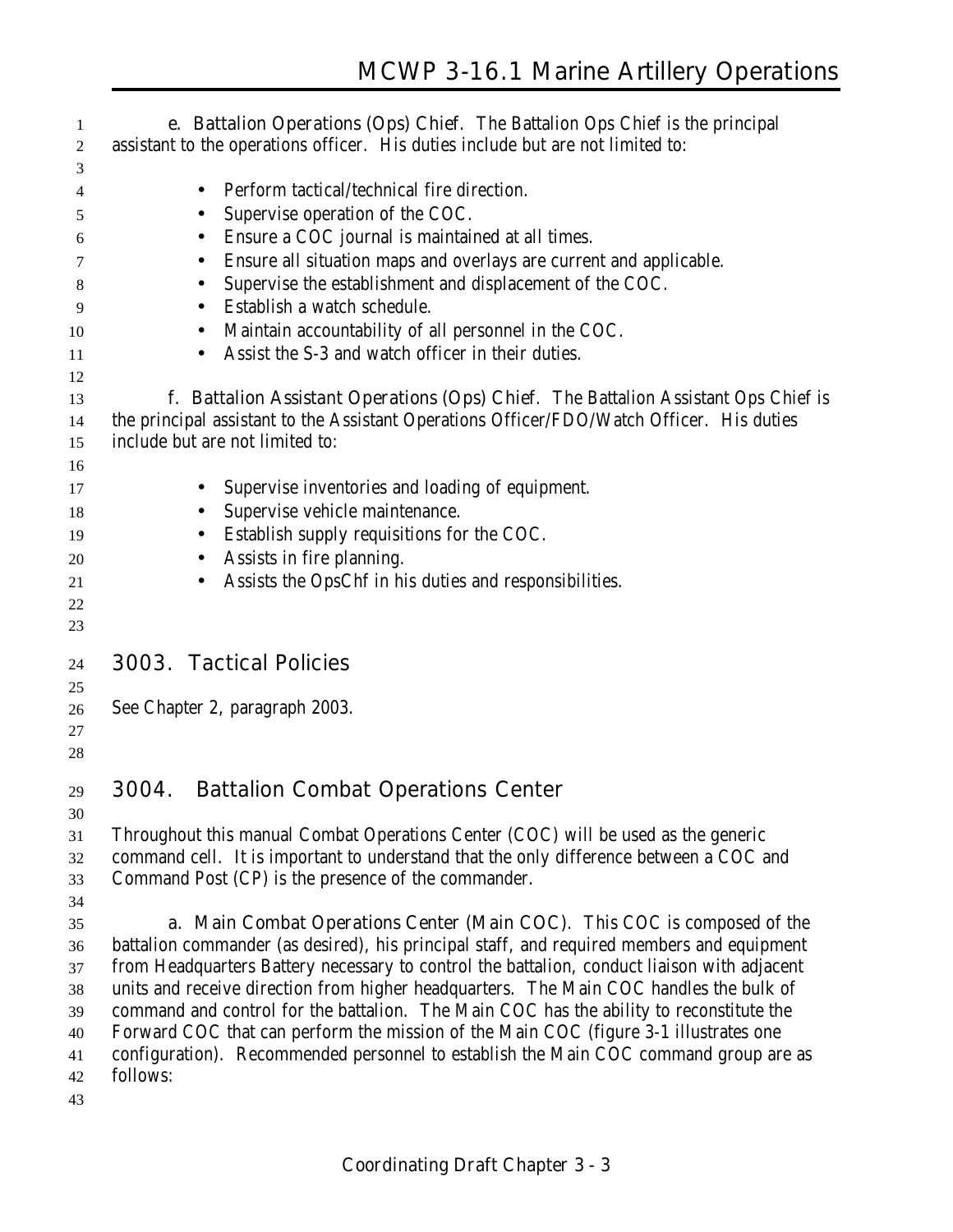| 1  | S-1 representative.<br>$\bullet$                                                               |
|----|------------------------------------------------------------------------------------------------|
| 2  | $S-2$ .<br>$\bullet$                                                                           |
| 3  | S-3 or S-3A.<br>$\bullet$                                                                      |
| 4  | S-4 representative.<br>$\bullet$                                                               |
| 5  | Battalion communications officer or assistant communications officer.<br>$\bullet$             |
| 6  | Battalion survey chief.<br>$\bullet$                                                           |
| 7  | Counterbattery radar officer (if attached).<br>$\bullet$                                       |
| 8  | Liaison officers as assigned.<br>$\bullet$                                                     |
| 9  | <b>Battalion NBCD officer.</b><br>$\bullet$                                                    |
| 10 | HQ Battery support elements.<br>$\bullet$                                                      |
| 11 |                                                                                                |
| 12 | <b>b. Forward Combat Operations Center (Fwd COC).</b> This COC is composed of the              |
| 13 | battalion commander (as desired), designated principal staff, and required members and         |
| 14 | equipment from Headquarters Battery necessary to assume the mission of the Main COC. The       |
| 15 | Fwd COC possesses high mobility, yet can be task-organized for self-sustainment and specific   |
| 16 | missions. The Fwd COC is activated in order to allow displacement of the Main COC, or          |
| 17 | weight a particular zone within the battle area to provide fluid command and control during    |
| 18 | rapid maneuver scenarios. Recommended personnel to establish the Main COC command              |
| 19 | group are as follows:                                                                          |
| 20 |                                                                                                |
| 21 | <b>Battalion Commander.</b><br>$\bullet$                                                       |
| 22 | S-2 representative.<br>$\bullet$                                                               |
| 23 | S-3 or S-3A.<br>$\bullet$                                                                      |
| 24 | S-4 representative (if necessary).<br>$\bullet$                                                |
| 25 | Battalion communications officer or assistant communications officer.<br>$\bullet$             |
| 26 | Battalion survey officer (if necessary).<br>$\bullet$                                          |
| 27 | Liaison officers as assigned.<br>$\bullet$                                                     |
| 28 | NBCD representative.<br>$\bullet$                                                              |
| 29 | HQ Battery commander (occupies Main COC once established).<br>$\bullet$                        |
| 30 |                                                                                                |
| 31 | c. Administrative and Logistic Operations Center (ALOC). The ALOC is                           |
| 32 | composed of elements within Headquarters Battery, and representatives of subordinate units     |
| 33 | required to provide administrative, medical, messing, and maintenance facilities. The ALOC     |
| 34 | possesses communications to command and control the logistics mission of the battalion.        |
| 35 | Location of the ALOC will be in the rear of the battalion operating area, near an MSR, and in  |
| 36 | position to provide rapid logistical support and effectively coordinate operations with combat |
| 37 | service support elements.                                                                      |
| 38 |                                                                                                |
| 39 | d. Alternate Regimental Combat Operations Center. The Battalion Main COC may                   |
| 40 | be designated the alternate regimental COC when severe degradation or catastrophic loss of     |
| 41 | command, control, and communications (C3) occurs within the regimental COC. This               |
| 42 | alternate COC provides short term C3 to the regiment. Ideally, the alternate regimental COC    |
| 43 | will dissolve within 36 hours and the regimental Main COC will reconstitute. The capability    |

exists with normal succession of command to function for longer periods if necessary.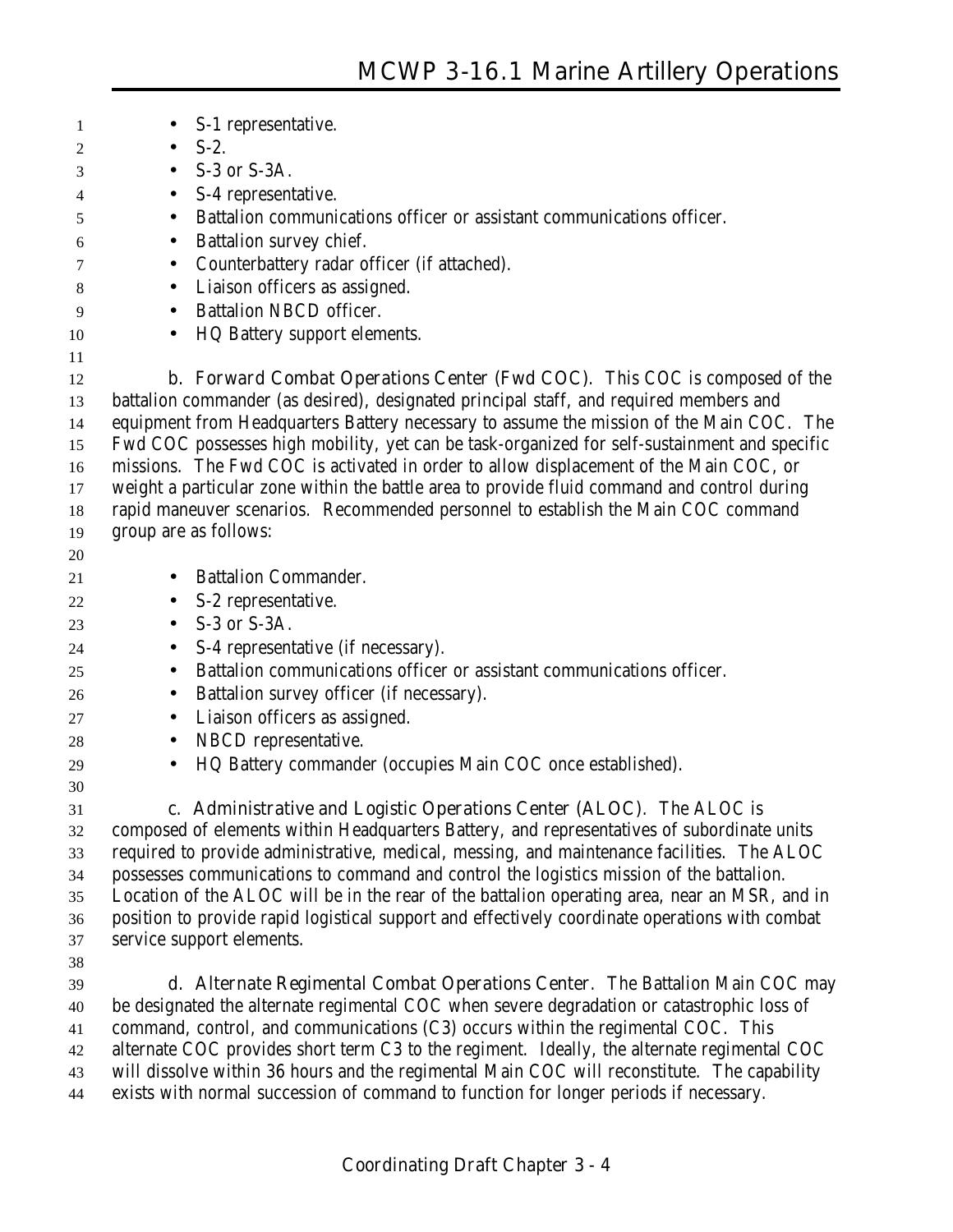## **3005. Battalion Fire Direction Center**

 The battalion FDC is composed of personnel from the operations platoon. Watch sections are operated similar to the regimental FDC. The battalion communications platoon provides equipment and personnel support to the FDC. Functions of the battalion FDC during operations include fire direction, movement and positioning of batteries, and other functions. 

**NOTE:** The tactics, techniques, and procedures outlined throughout this chapter are applicable in a digitized environment. See MCRP 3-16.2A, *Tactics, Techniques, and Procedures for AFATDS* for corresponding digital message formats.

 

 **a. Fire Direction**. The battalion FDC has primary responsibility for tactical fire direction in the battalion. The extent that tactical fire direction is exercised is situational dependent. In some situations, the battalion FDO may make all tactical fire direction decisions. In other situations, tactical fire direction may be decentralized; e.g., when a battery is operating independently; when the battalion is unable to maintain communications with a battery; or when batteries are widely dispersed. Every effort is made to exercise control over the batteries before decentralizing tactical fire direction. Regardless of the degree of centralization, the battalion FDC works closely with battery FDCs. The battalion FDC can provide valuable guidance on techniques for engaging targets. The battalion FDC provides technical fire direction support, as required.

 **(1) Centralized Tactical Fire Direction**. Centralized fire direction equates to authority to make decisions regarding fire missions, how fire control is executed, and how calls for fire are answered. The degree of control may be to the degree that the battalion controls all fire missions directly, or the battalion intercedes as necessary. The degree of centralization is dictated by the tactical situation, communications, and the FDC's personnel strength, training, and expertise.

 **(a)** Normally the battalion FDC answers all calls for fire, makes all tactical fire direction decisions, and assumes control of fire missions on the net(s). Fire orders are then transmitted to firing batteries, as appropriate.

 **(b)** Fire missions can be transmitted on Arty COF Nets established by the battalion. For responsiveness, calls for fire are sent to a firing battery assigned to a specific Arty COF Net, each controlled by the battalion. The battery and battalion FDOs concurrently analyze the fire mission. The battery FDO determines how to attack the target. The battalion FDO provides guidance and intercedes, as necessary. Considerations include the nature of the target, recommendation of the requester, attack guidance, commander's guidance, firing restrictions, ammunition status, accuracy, gun-target line, survivability and FSCMs. The below lists call for fire procedures: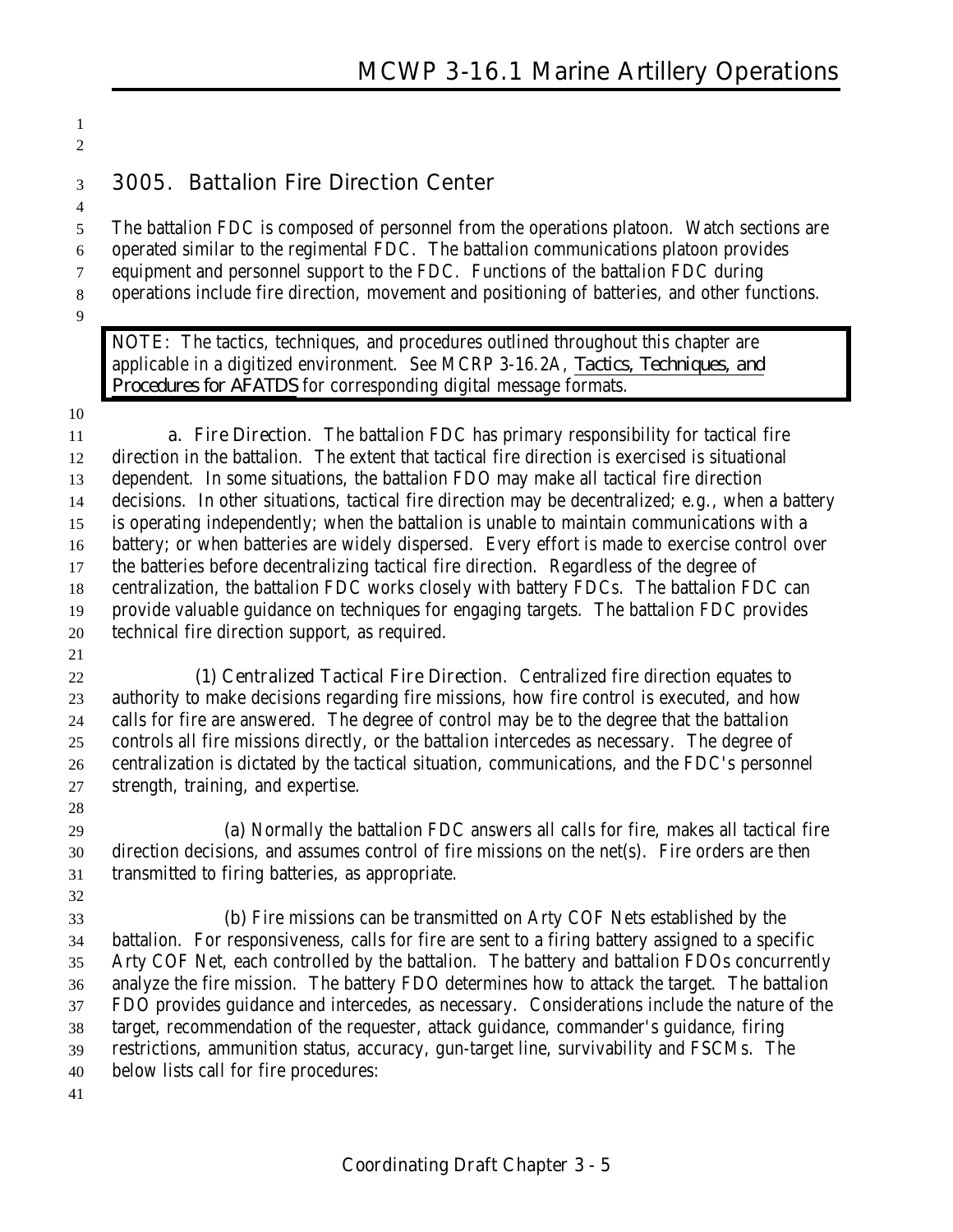| 1        | The battery FDO transmits a request for additional support to the battalion                                                                                                          |
|----------|--------------------------------------------------------------------------------------------------------------------------------------------------------------------------------------|
| 2        | FDC, if required (see figure 2-5). If the battery FDO determines his                                                                                                                 |
| 3        | battery can adequately meet the mission requirements, he issues a fire                                                                                                               |
| 4        | order and monitors the transmission of the message-to-observer (MTO).                                                                                                                |
| 5        | The battalion FDO intercedes as necessary after monitoring the call for fire<br>$\bullet$                                                                                            |
| 6        | or battery FDO's MTO. The battalion FDO may decide to mass the                                                                                                                       |
| 7        | battalion, request reinforcing fires, give the mission to reinforcing                                                                                                                |
| 8        | artillery, give the mission to another firing battery, use a different shell                                                                                                         |
| 9        | fuze combination or volume of fire, assign aimpoints for engagement of                                                                                                               |
| 10       | large targets, and/or pass the request to the FSCC to assign the target to                                                                                                           |
| 11       | another supporting arm. The battalion FDO announces his decision using a                                                                                                             |
| 12       | fire order. If the battalion FDO decides to mass the battalion, the battalion                                                                                                        |
| 13       | FDC may assume control of the fire mission.                                                                                                                                          |
| 14       |                                                                                                                                                                                      |
| 15       | (c) When required by the situation, the battery FDO may make his own tactical                                                                                                        |
| 16       | fire direction decisions. Each battery will establish a separate Arty COF Net and will act as                                                                                        |
| 17       | net control. The net is monitored by the battalion FDC as communications allow. The                                                                                                  |
| 18       | battalion FDC responds to requests from the batteries and assists where applicable.                                                                                                  |
| 19       |                                                                                                                                                                                      |
|          | NOTE: See Appendix I and MCRP 3-16.2A, Tactics, Techniques, and Procedures for                                                                                                       |
|          | AFATDS, for fire direction procedures when operating with AFATDS                                                                                                                     |
| 20       |                                                                                                                                                                                      |
| 21       | (2) Provision for Continuous Support. An artillery battalion in DS must provide                                                                                                      |
| 22       | continuous support, even during displacement. To accomplish this, the battalion may identify                                                                                         |
| 23       | an Arty COF Net for use by a maneuver battalion and assign a firing battery to guard the net.                                                                                        |
| 24       | When a battery cannot fire, the battalion FDC may assign another battery to guard the Arty                                                                                           |
| 25       | COF Net or the battalion FDC may guard the Arty COF Net, assume control of fire missions                                                                                             |
| 26       | on the net, and issue appropriate fire orders.                                                                                                                                       |
| 27       |                                                                                                                                                                                      |
| 28       | (3) Fire Missions From Other Sources. An artillery battalion with a DS mission                                                                                                       |
| 29       | may receive fire missions from sources other than its FOs (e.g., from the artillery regiment) or                                                                                     |
| 30       |                                                                                                                                                                                      |
|          | the battalion FDC may initiate fire missions itself. An artillery battalion with a reinforcing or                                                                                    |
| 31       | GS mission may receive fire missions originated by the reinforced battalion (as appropriate)                                                                                         |
| 32       | and/or the artillery regiment. For these fire missions, the battalion FDO/watch officer makes                                                                                        |
| 33       | the appropriate tactical fire direction decisions and issues fire orders to the batteries. After the                                                                                 |
| 34       | mission is terminated, the battalion FDO sends a FIREP to the unit which originated the                                                                                              |
| 35       | mission.                                                                                                                                                                             |
| 36       |                                                                                                                                                                                      |
| 37       | (4) Reinforcing Artillery                                                                                                                                                            |
| 38       |                                                                                                                                                                                      |
| 39       | (a) Fire Mission. The FDO will assign a unit(s) to reinforce another for a                                                                                                           |
| 40       | particular fire mission. The reinforced unit will provide replot data of the target to its                                                                                           |
| 41<br>42 | reinforcing unit(s). Communications between the units will be on the Arty Bn FD Net. If<br>positive communications cannot be established between them, the battalion FDC will act as |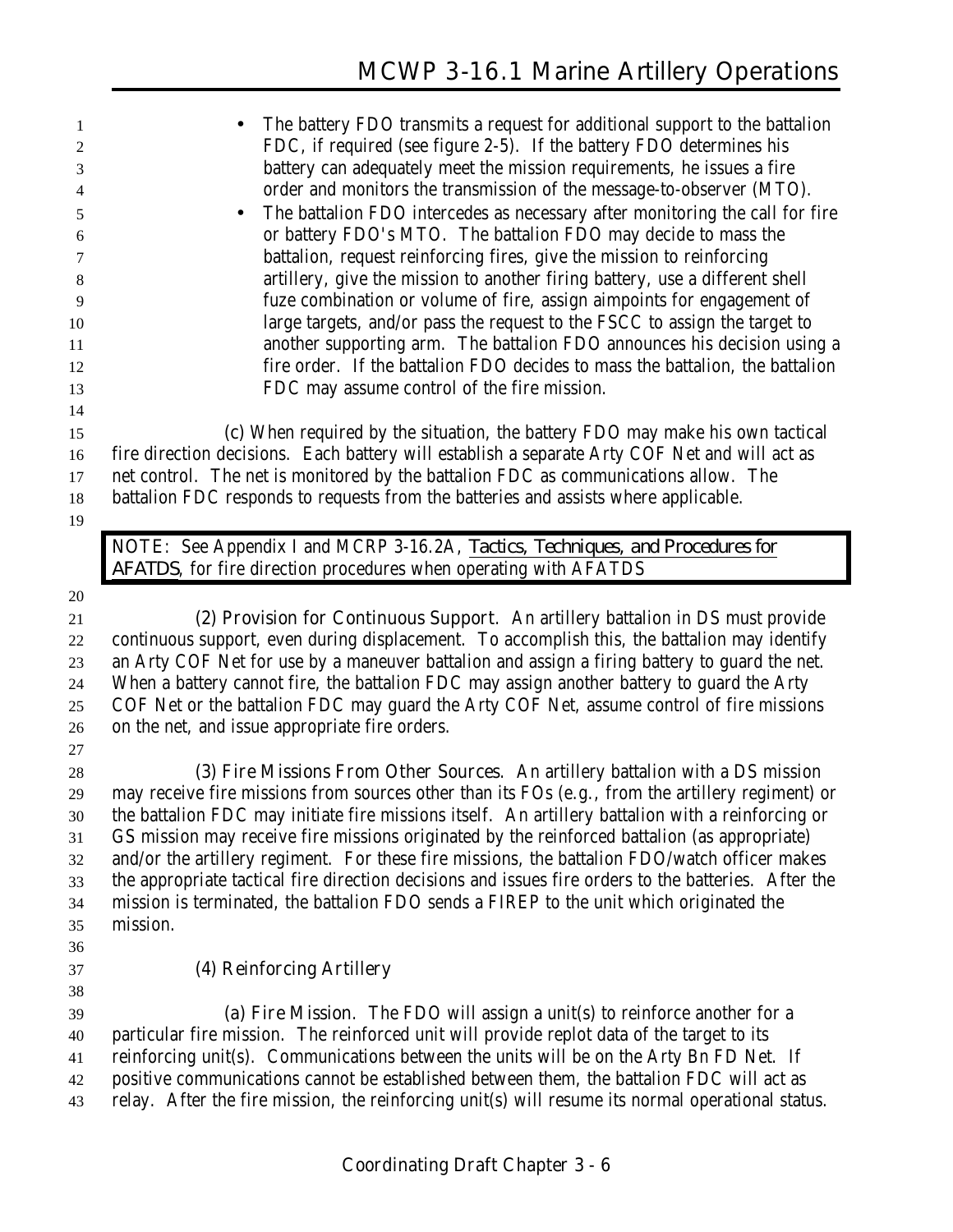**(b)** Reinforcing artillery will establish communications with reinforced artillery over the higher Arty Regt FD Net or the reinforced unit's FD net. Fire missions will be directed by battalion fire order or as described in the preceding paragraph.

 **b. Movement and Positioning**. The artillery battalion S-3 directs the positioning and movement of the firing batteries and other artillery units operating under the battalion's control. The DS battalion S-3 makes the necessary coordination for the movement/positioning of the DS battalion and any reinforcing artillery. The regimental S-3 makes the necessary coordination for GS and GS-R battalions. The battalion S-3 coordinates the movement with the battalion S-2 and S-4 and issues movement orders to the batteries. The batteries submit DISREPs and FIRECAPs to the battalion. The battalion commander directs the movement and positioning of the headquarters battery. For more on movement and positioning, see Appendices D and G.

 **c. Other Functions of the Battalion FDC**. Other functions of the battalion FDC are similar to those performed by the artillery regimental FDC. See paragraph 2007d. For ammunition, the S-3 identifies the type, quantity, location/unit, and required time/date for ammunition resupply. The battalion FDC maintains an accurate ammunition status of the battalion. The battalion S-3 assigns firing batteries to priority targets and assigns priority of fires. He also establishes battalion fire order standards and coordinates the assignment of FOs and LNOs. Targeting is conducted in concert with the regiment.

 **d. Special Missions**. When firing special missions it is vital that all procedures for the battalion are clearly understood by all subordinate units. Special missions include priority targets, final protective fires (FPF), immediate suppression, continuous suppression, immediate smoke, quick smoke, danger close, scheduled fires, FASCAM, and suppression of enemy air defenses (SEAD). The establishment of unit SOPs should address these special missions as well as provide standard engagement information. 

## **3006. Continuity of Operations**

 The Battalion Main COC is responsible for command and control (C2) of the battalion and must be prepared to serve as the alternate regimental COC when severe degradation or catastrophic loss of command, control, and communications (C3) occurs within the Regimental COC. In addition, each Battery FDC must be prepared to tactically control the fires of the battalion and able to serve as the alternate Battalion COC simultaneous to tactically controlling fires of the battery when the battalion COC sustains significant degradation in C3 capability or serves as the alternate regimental COC. The alternate COC for the battalion will be designated in the applicable operation order or fragmentary order. Assumption of control and passage of command and control will follow the procedures outlined in chapter 2.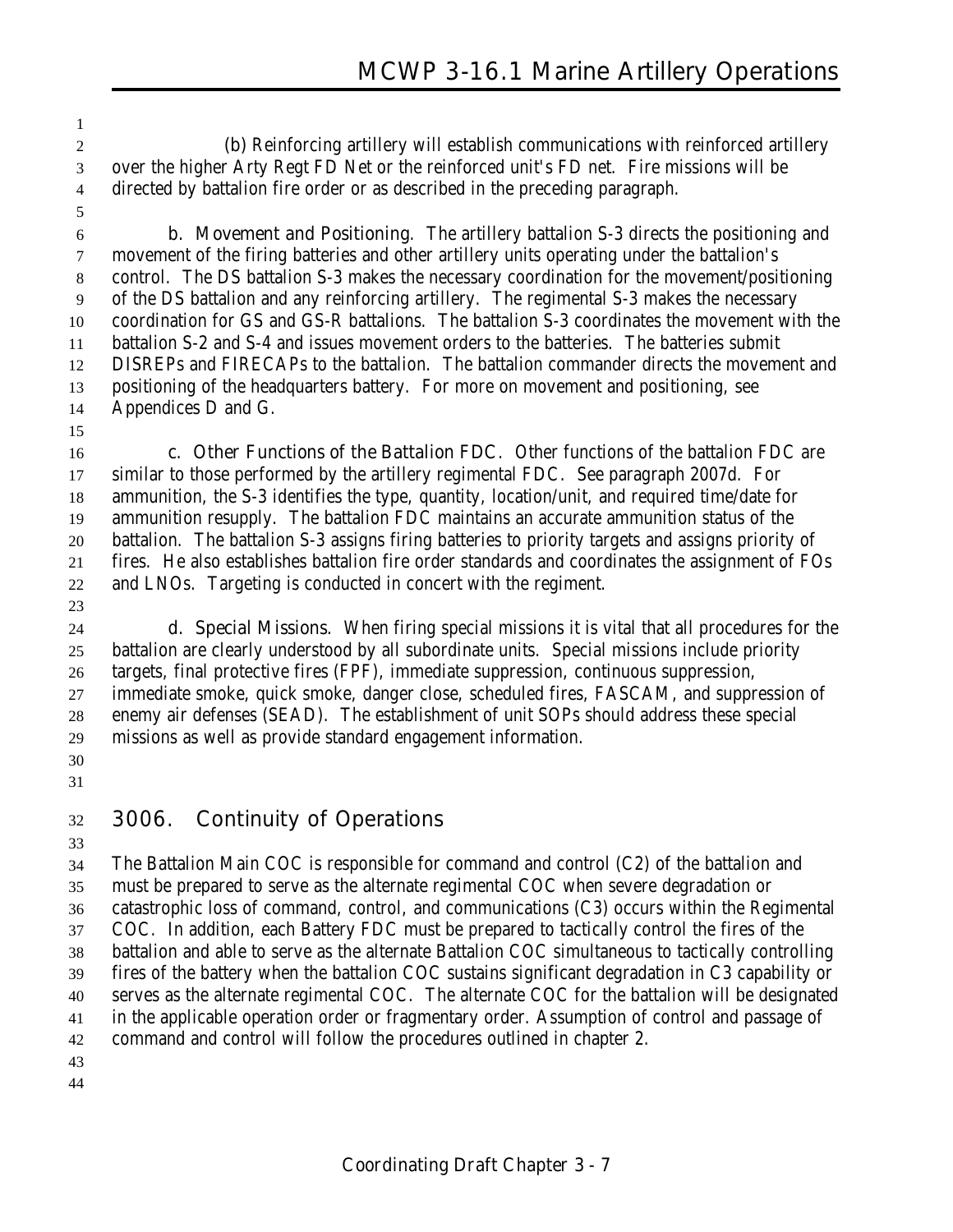## **3007. Displacement/Advance Party Operations**

 Although paragraphs 2011 and 2012 establish the precepts for displacement and advance party operations, it is important to realize the significant differences between regimental and battalion operations. Battalions operate at a higher tempo and must synchronize their movement with the supported maneuver unit, reinforced artillery unit, or higher regimental headquarters depending on their assigned tactical mission. These movements must also support the artillery regiment's concept of operations. 

- **3008. Battalion Survey**
- 

 This paragraph, utilized in conjunction with MCWP 3-16.7, *Tactics, Techniques, and Procedures for Marine Survey*, sets forth procedures for conducting survey operations.

 **a. Mission**. The mission of battalion survey is to provide a common grid over the battalion area of operations. The battalion survey section will normally perform fifth order level survey's in order to provide control to all units organic or attached to the battalion. In some cases, the battalion survey section may be tasked to provide control to units requiring survey who are not attached to the battalion, but are operating with the battalion's area.

#### **b. Duties of Battalion Survey Personnel**

 **(1) Battalion Survey Officer**. The battalion survey officer is a member of the battalion special staff. His duties include, but are not limited to:

| 27 | Accompany the battalion commander or his representative on                            |
|----|---------------------------------------------------------------------------------------|
| 28 | reconnaissance of the new position.                                                   |
| 29 | • Advises the commander of the capabilities and limitations of survey,                |
| 30 | radar, and met.                                                                       |
| 31 | Formulate and implement the battalion survey plan.                                    |
| 32 | Maintain close liaison with the battery commanders and coordinate survey<br>$\bullet$ |
| 33 | operations within the battalion.                                                      |
| 34 |                                                                                       |
| 35 | (2) Survey Chief. The survey chief is the principal assistant to the survey officer.  |
| 36 | His duties include, but are not limited to:                                           |
| 37 |                                                                                       |
| 38 | Perform, when directed, any or all of the duties of the Battalion Survey<br>$\bullet$ |
| 39 | Officer.                                                                              |
| 40 | Ensure all survey data is correctly derived, transmitted, and filed.                  |
| 41 | Supervise and train surveyors in the conduct of operations and maintenance            |
| 42 | of survey equipment.                                                                  |
| 43 |                                                                                       |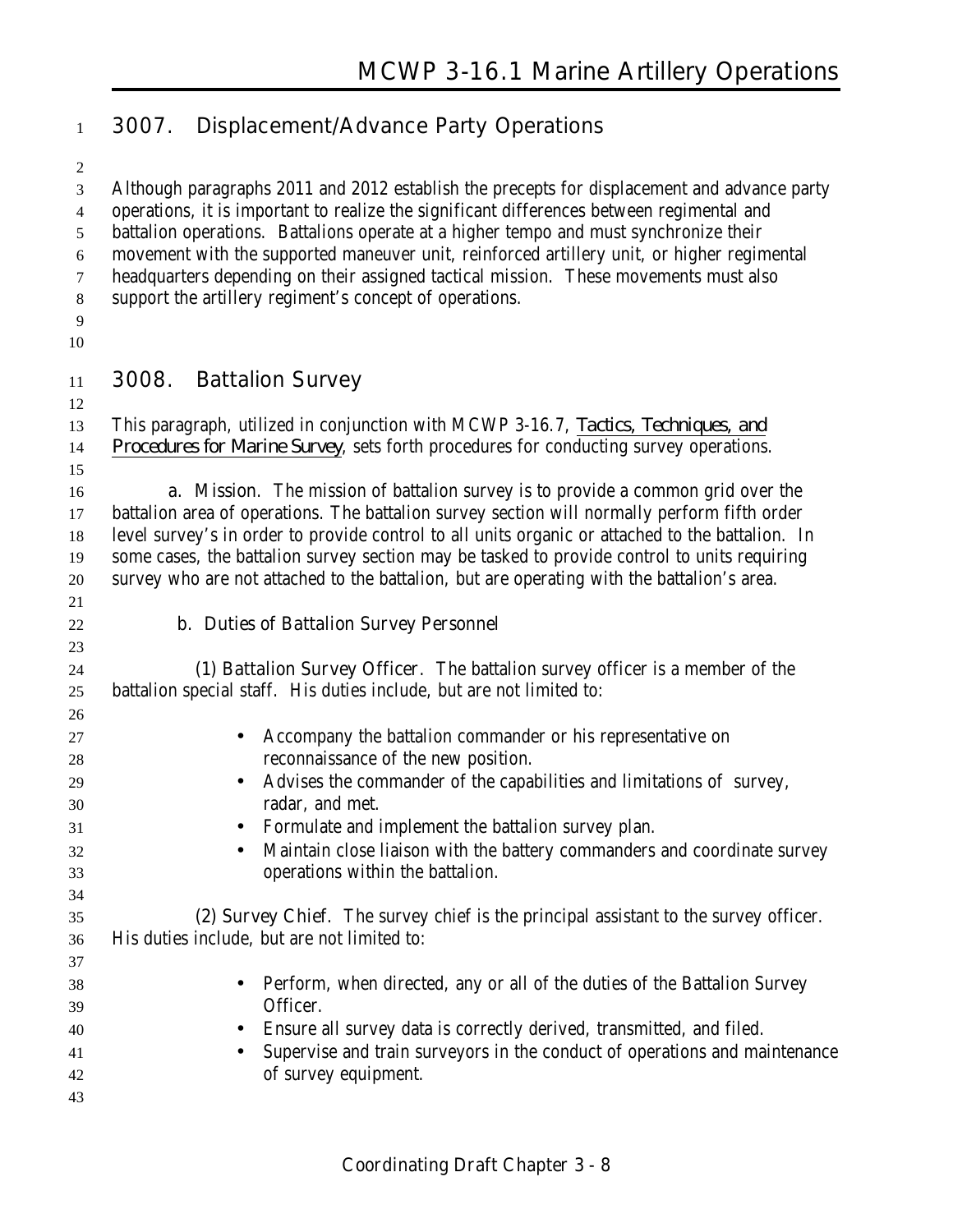| 1        | (3) Chief of Party (Conventional and PADS)                                                         |
|----------|----------------------------------------------------------------------------------------------------|
| 2        |                                                                                                    |
| 3        | Trains his survey party.<br>$\bullet$                                                              |
| 4        | Supervises and coordinates field operations of his survey team.                                    |
| 5        | Responsible for the maintenance and accountability of his equipment.                               |
| 6        |                                                                                                    |
| 7        |                                                                                                    |
| $\,8\,$  | (4) Survey Recorder/Computer                                                                       |
| 9        |                                                                                                    |
| 10       | Maintains the required forms for computations of survey.<br>$\bullet$                              |
| 11       | Performs independent computations with a survey computer system<br>$\bullet$                       |
| 12       | Maintains the survey sections computer systems<br>$\bullet$                                        |
| 13       | Performs the duties of chief of party in his absence<br>$\bullet$                                  |
| 14       |                                                                                                    |
| 15       | (5) Instrument Operator                                                                            |
| 16       |                                                                                                    |
| 17<br>18 | Operates and performs preventive maintenance checks and services on the<br>teams survey equipment. |
| 19       |                                                                                                    |
| 20       | c. Battalion Survey Methods. All battalion survey sections will accomplish field                   |
| 21       | work procedures and computations involved in GPS surveying, traverse, intersection,                |
| 22       | resection, hasty survey, and astronomic observation techniques in accordance with MCWP 3-          |
| 23       | 16.7.                                                                                              |
| 24       |                                                                                                    |
| 25       | (1) Starting Control. See MCWP 3-16.7, Marine Survey.                                              |
| 26       |                                                                                                    |
| 27       | (2) Distance Determination. See MCWP 3-16.7, Marine Survey.                                        |
| 28       |                                                                                                    |
| 29       | (3) Angle Measurement. See MCWP 3-16.7, Marine Survey.                                             |
| 30       |                                                                                                    |
| 31       | (4) Recorder's Notes/Closure of Survey. See MCWP 3-16.7, Marine Survey.                            |
| 32       |                                                                                                    |
| 33       | (5) Computations. See MCWP 3-16.7, Marine Survey.                                                  |
| 34       |                                                                                                    |
| 35       | Two sets of independent computations are required for all surveys. One<br>$\bullet$                |
| 36       | set of computations is performed by the computer and the second set by the                         |
| 37       | verifier.                                                                                          |
| 38       |                                                                                                    |
| 39       | <b>(6) Station Marking</b>                                                                         |
| 40       |                                                                                                    |
| 41       | All stations surveyed by battalion teams will consist of a standard<br>$\bullet$                   |
| 42       | surveyor's hub driven almost flush with the ground, with a surveyors tack                          |
| 43       | in the center indicating the plumbing point.                                                       |
| 44       |                                                                                                    |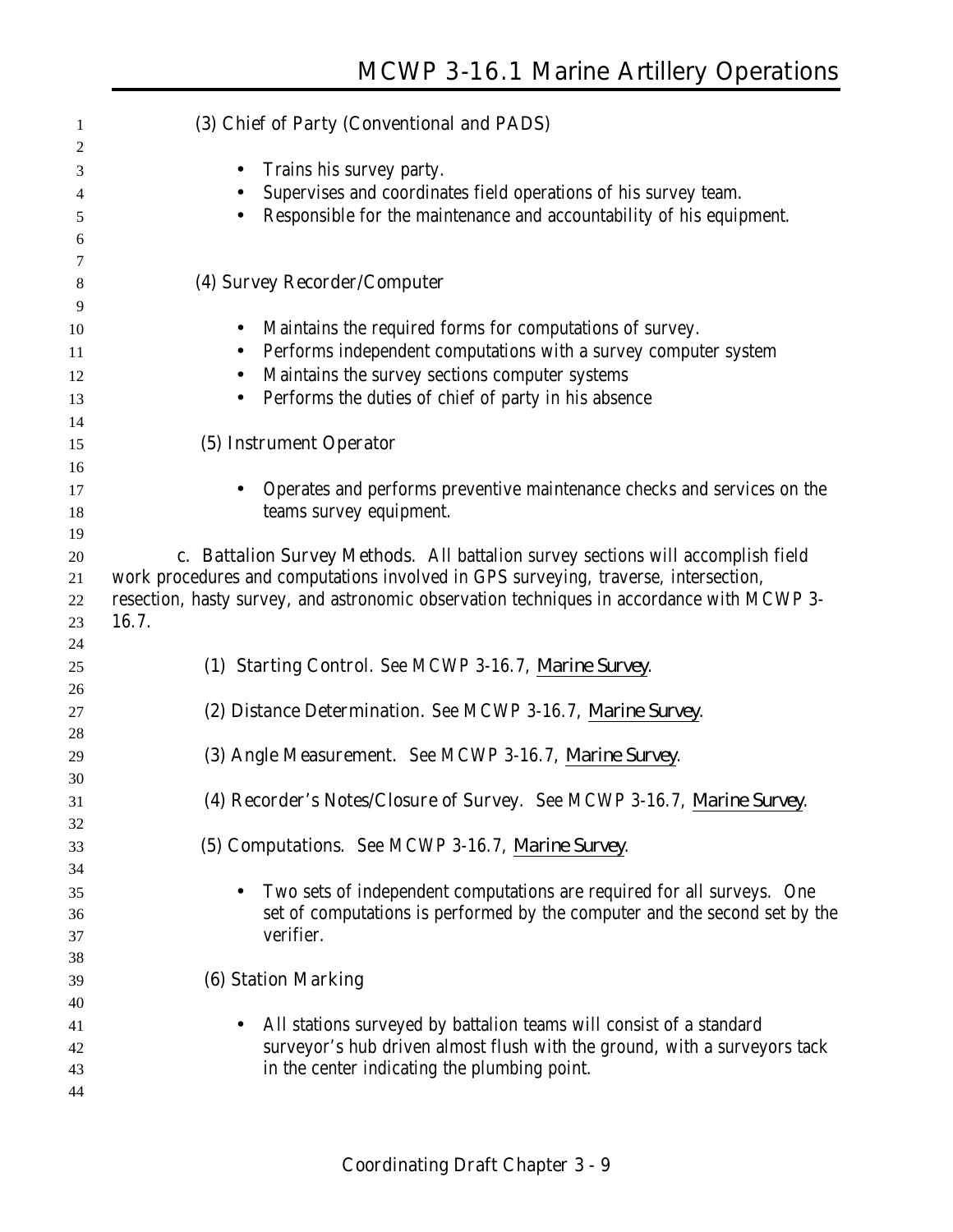| 1<br>2<br>3 | Each battalion will be allotted a block of numbers by regiment to designate<br>their firing points. Adjustments will be made if necessary to accommodate<br>attached survey section. |
|-------------|--------------------------------------------------------------------------------------------------------------------------------------------------------------------------------------|
| 4<br>5      | The OS hub will have a tag affixed with the following information:                                                                                                                   |
| 6           |                                                                                                                                                                                      |
| 7           | 99 05 15<br>Date established                                                                                                                                                         |
| 8           | <b>OS</b> - FP 3122<br><b>Station name</b>                                                                                                                                           |
| 9           | DIR OS-EOL: 0802 mils<br>Direction to EOL<br>DO NOT REMOVE UNTIL 99 05 31                                                                                                            |
| 10          | <b>Instructions</b>                                                                                                                                                                  |
| 11          |                                                                                                                                                                                      |
| 12          |                                                                                                                                                                                      |
| 13          |                                                                                                                                                                                      |
| 14          | The EOL hub will be tagged with the following:                                                                                                                                       |
| 15          |                                                                                                                                                                                      |
| 16          | Date established<br>99 05 15                                                                                                                                                         |
| 17          | <b>Station name</b><br><b>EOL</b> - FP 3122                                                                                                                                          |
| 18          | DO NOT REMOVE UNTIL 99 05 31<br><b>Instructions</b>                                                                                                                                  |
| 19          |                                                                                                                                                                                      |
| 20          | The OS will be witnessed by a yellow stake. The EOL will be witnessed                                                                                                                |
| 21          | by a yellow and red stake. Witness stakes are not required to be tagged.                                                                                                             |
| 22          |                                                                                                                                                                                      |
| 23          | <b>d. Firing Position Data Card.</b> Battalion survey officers will give a firing position                                                                                           |
| 24          | data card to the battery commander or his representative with the following information:                                                                                             |
| 25          |                                                                                                                                                                                      |
| 26<br>27    | Grid to OS (grid to EOL is optional for use when 6400 mil capability is<br>required).                                                                                                |
| 28          | Azimuth and distance from OS to EOL.                                                                                                                                                 |
| 29          |                                                                                                                                                                                      |
| 30          |                                                                                                                                                                                      |
| 31          | e. Priority of Survey                                                                                                                                                                |
| 32          |                                                                                                                                                                                      |
| 33          | Establish OS/EOL for the battery's.                                                                                                                                                  |
| 34          | Establish declination stations.                                                                                                                                                      |
| 35          | Extend control to Counterbattery Radar Sites.                                                                                                                                        |
| 36          | Extend control to meteorological stations.                                                                                                                                           |
| 37          | Perform target area survey's.                                                                                                                                                        |
| 38          | Assist other units (mortars, PLRS, EW, etc) as required.                                                                                                                             |
| 39          |                                                                                                                                                                                      |
| 40          |                                                                                                                                                                                      |
| 41          |                                                                                                                                                                                      |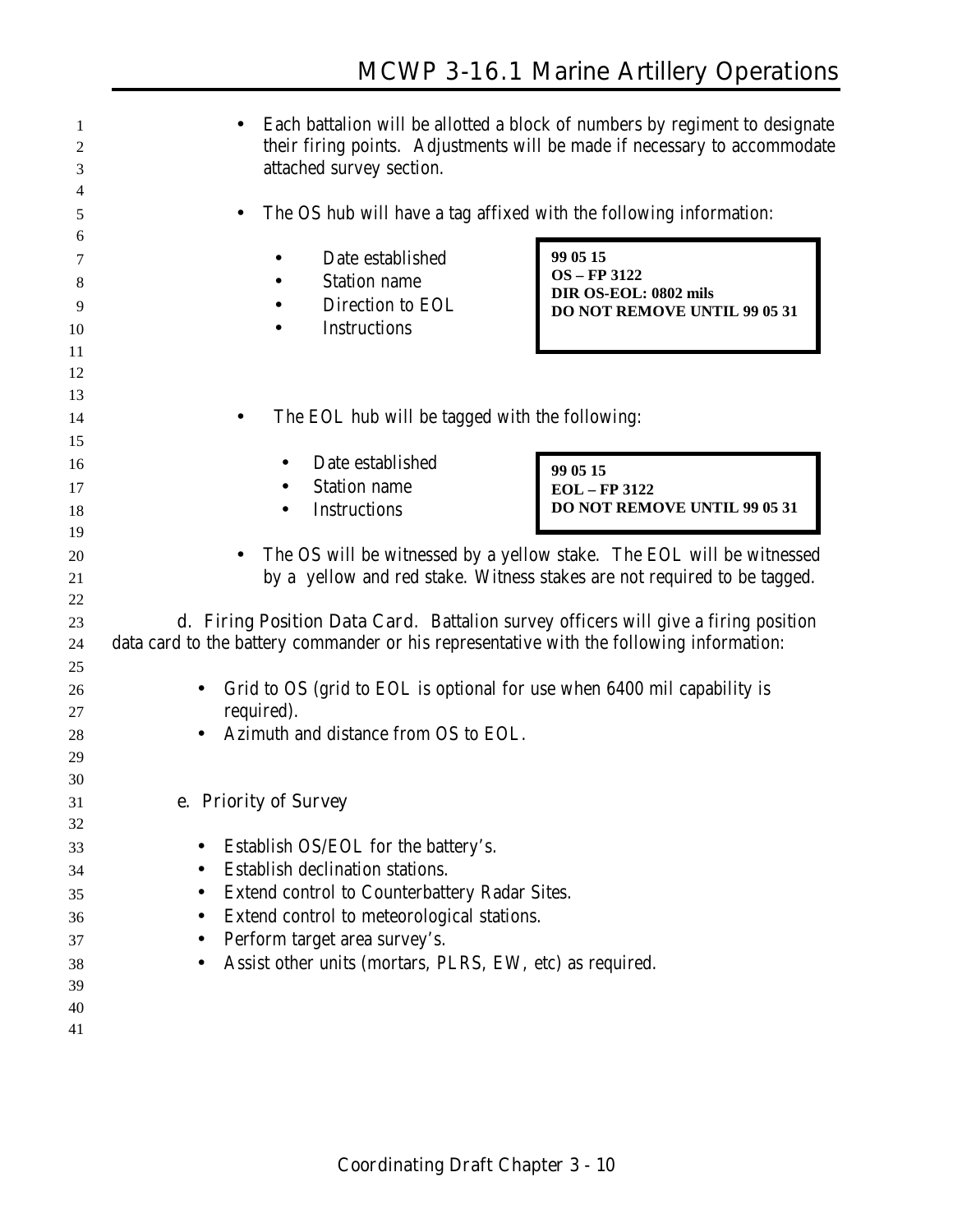